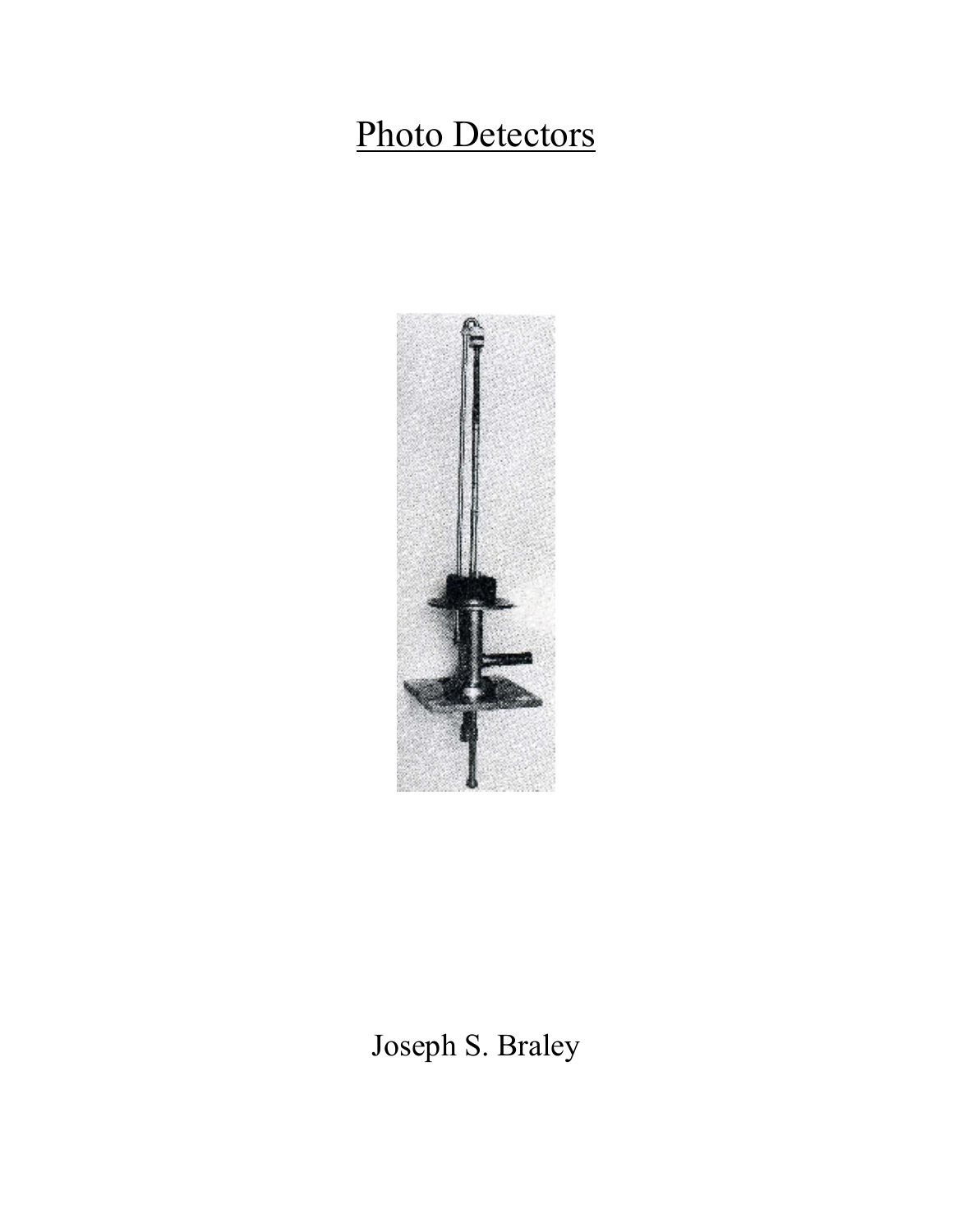#### Introduction

 Photo detectors are used primarily as an optical receiver to convert light into electricity. The principle that applies to photo detectors is the photoelectric effect, which is the effect on a circuit due to light. Max Planck In 1900 discovered that energy is radiated in small discrete units called quanta; he also discovered a universal constant of nature which is known as the Planck's constant. Planck's discoveries lead to a new form of physics known as quantum mechanics and the photoelectric effect  $E = hv$  which is Planck constant multiplied by the frequency of radiation. The photo electric effect is the effect of light on a surface of metal in a vacuum, the result is electrons being ejected from the surface this explains the principle theory of light energy that allows photo detectors to operate. Photo detectors are commonly used as safety devices in homes in the form of a smoke detector, also in conjunction with other optical devices to form security systems.

## Photo detector:

A photo detector operates by converting light signals that hit the junction to a voltage or current. The junction uses an illumination window with an anti-reflect coating to absorb the light photons. The result of the absorption of photons is the creation of electron-hole pairs in the depletion region. Examples of photo detectors are photodiodes and phototransistors. Other optical devices similar to photo detectors are solar cells which also absorb light and turn it into energy. A similar but different optical device is the LED which is basically the inverse of a photodiode, instead of converting light to a voltage or current, it converts a voltage or current to light.

## Photodiodes:

A commonly used photo detector is the photodiode. A photodiode is based on a junction of oppositely doped regions (pn junction) in a sample of semiconductor. This creates a region depleted of charge carriers that results in high impedance. The high impedance allows the construction of detectors using silicon and germanium to operate with high sensitivity at low temperatures. The photodiode functions using an illumination window (Figure 1), which allows the use of light as an external input. Since light is used as an input, the diode is operated under reverse bias conditions. Under the reverse bias condition the current through the junction is zero when no light is present, this allows the diode to be used as a switch or relay when sufficient light is present.



Figure 1 photo diode with illumination window as shown.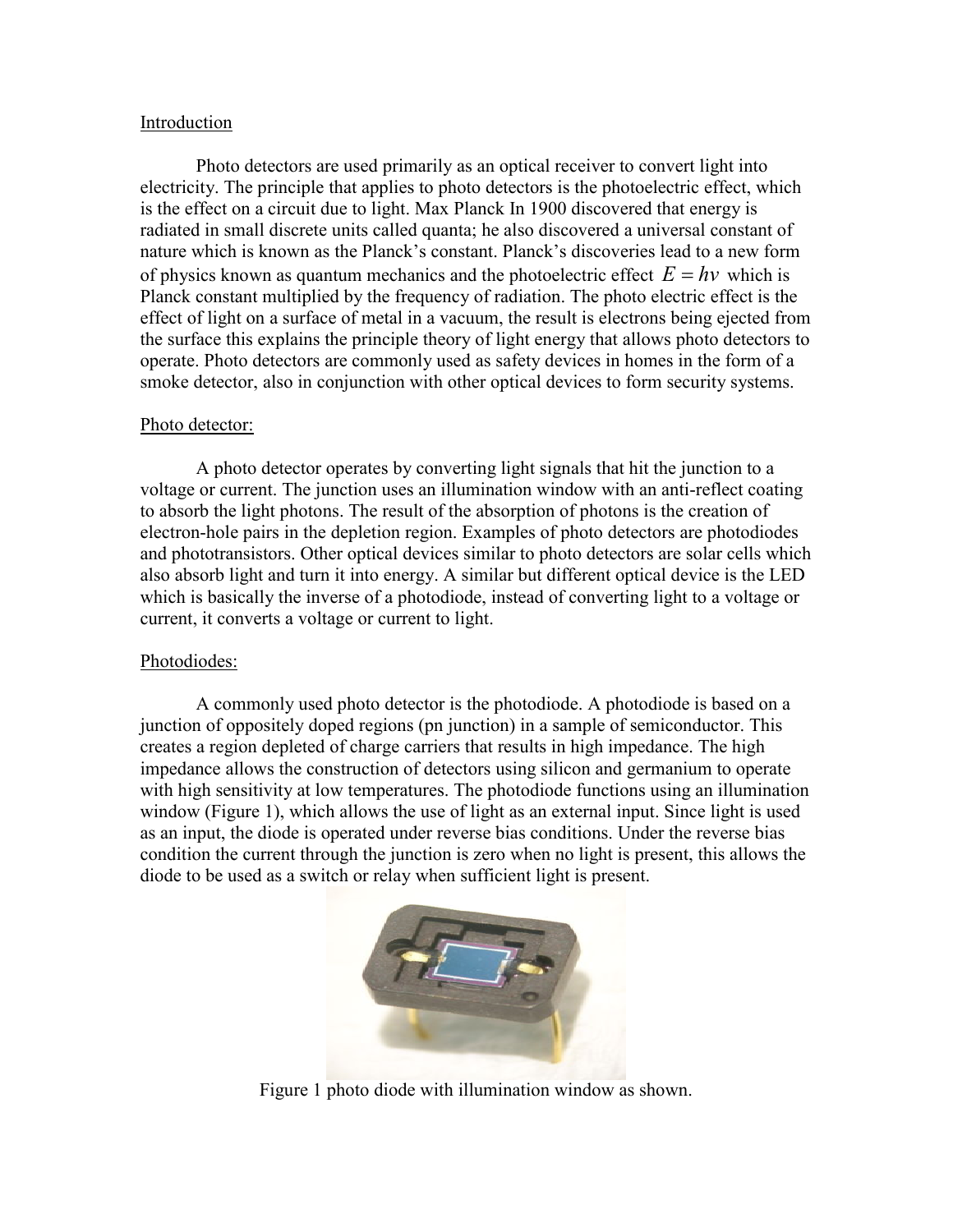Photodiodes are mainly made from gallium arsenide instead of silicon because silicon creates crystal lattice vibrations called phonons when photons are absorbed in order to create electron-hole pairs. Gallium arsenide can produce electron-hole pairs without the slowly moving phonons; this allows faster switching between on and off states and GaAs also is more sensitive to the light intensity. Once charge carriers are produced in the diode material, the carriers reach the junction by diffusion. Important parameters for the photodiode include quantum efficiency, current and capacitance which will be covered in the equations section.

#### PIN Photodiode

Another type of photodiode is the PIN photodiode; this photodiode includes an intrinsic layer in between the P and N type materials. The PIN must be reverse bias due to the high resistivity of the intrinsic layer; the PIN has a larger depletion region which allows more electron-hole pairs to develop at a lower capacitance. The illumination window for a PIN is on the P-side of the diode because the mobility of electrons is greater than holes which results in better frequency response. The larger breakdown voltage in comparison to the PN photodiode allows it to be used with a biased voltage of approximately 100 which results in a fast response time by the equation below.

$$
\tau_{\text{PIN}} = \frac{\ell^2}{\mu (V_0 + V_b)} \tau_{\text{PIN}}
$$
-Response time of PIN photodiode

#### Avalanche Photodiode

 An Avalanche photodiode is operated at reverse bias close to the breakdown, which causes photo excited charge carriers to accelerate in the depletion region and produce additional carriers by avalanching. The avalanche photodiodes are good for fiber optic systems that require low light levels with quantum efficiency larger than 100%.

#### Phototransistor

Phototransistor is similar to the photodiode except an additional n-type region is added to the photodiode configuration. The phototransistor includes a photodiode with an internal gain. A phototransistor can be represented as a bipolar transistor that is enclosed in a transparent case so that photons can reach the base-collector junction. The electrons that are generated by photons in the base-collector junction are injected into the base, and the current is then amplified. Since phototransistor detection is on the order of the photodiode they can not detect light any better than a photodiode. The draw back of a phototransistor is the slower response time in comparison to a photodiode. The figure below shows the relationship between a photodiode and phototransistor.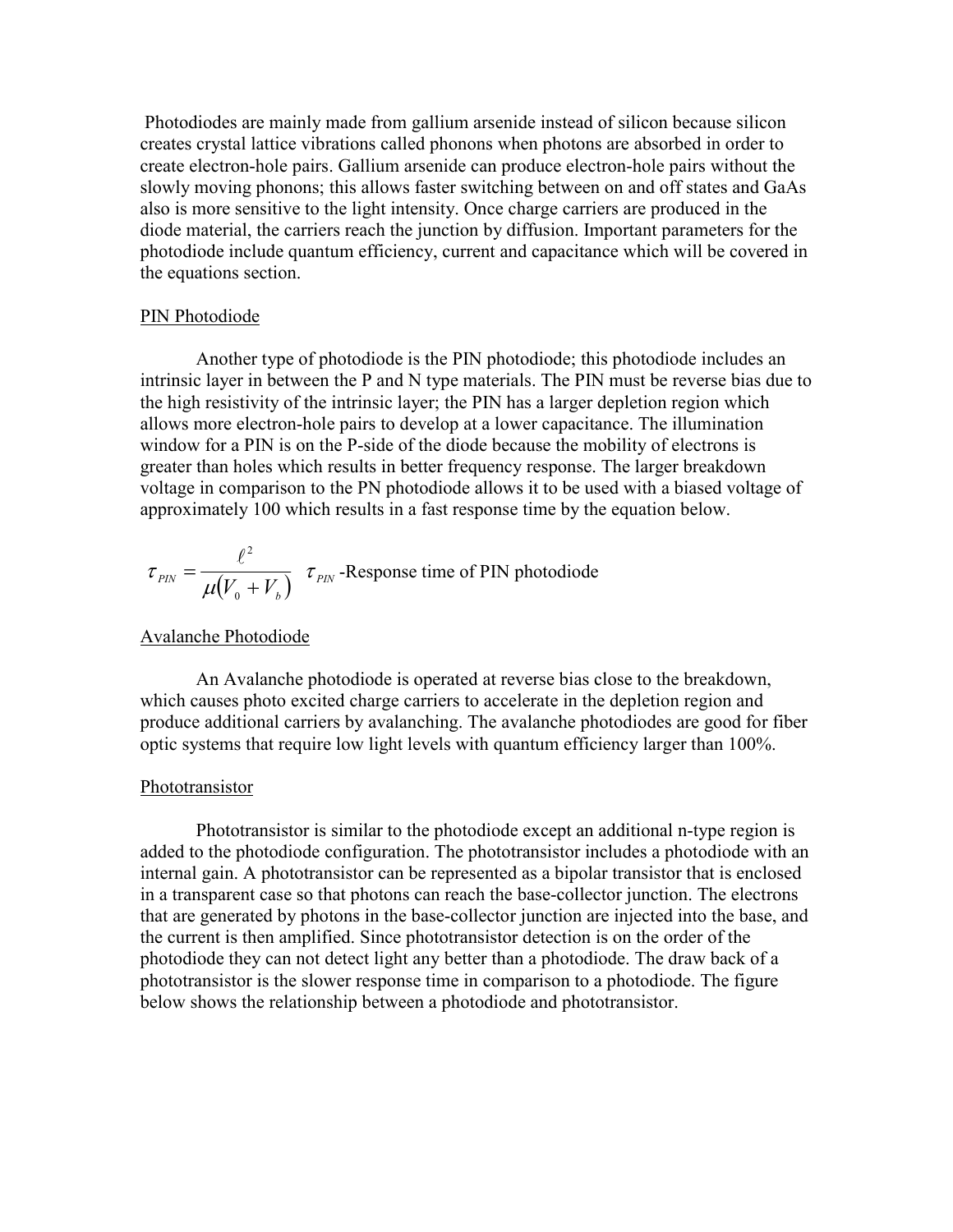

PN Photodiode NPN Phototransistor

Photodiode Equations:

The conductivity of photodiodes is as follows:

 $\sigma = \sigma_{th} + \sigma_{ph}$  The value  $\sigma_{th}$  is the thermal conductance and is also referred to as dark current when no light hits the junction. The photodiode conductivity  $\sigma_{nk}$  can be represented by the electron hole charge carrier concentrations:  $\sigma_{ph} = q(\mu_n n + \mu_p p)$ Current density

$$
\overline{J}_x = q n_0 \langle \nu_x \rangle = \sigma \varepsilon_x
$$

Quantum Efficiency

By looking at the diffusion of charge carriers into the depletion region shown by:

g n dx  $d^2n$  $\overline{D}$ dt dn n  $= D_n \frac{a_n}{dx^2} - \frac{n}{\tau} +$ 2 g- Photo-excitation  $\tau_n$ -electron lifetime

The quantum efficiency for steady state (dn/dt=0) can be derived:

 $\frac{n}{2} - \frac{n}{l^2} + \frac{6}{D} = 0$ 2  $-\frac{n}{2} + \frac{6}{5} =$ D g L n dx  $d^2n$ g in this equation is the photo generated charge carriers

The quantum efficiency after numerous derivations is in the form:

$$
\eta = \frac{2b}{e^{c/L} + e^{-c/L}} = b \sec h \left( \frac{c}{L} \right),
$$

b – The fraction of incident photons available to produce charge carriers c – The flux of charge carriers

## Current

The total current in the junction is  $I = Ip - In$  and can be represented as:

$$
I = \left[ qA \left( \frac{D_n^p}{L_n^p} p_n + \frac{D_p^p}{L_p^p} n_p \right) \right] \left( e^{qVb/KT} - 1 \right)
$$
 The term in the square bracket represents the

saturation current  $I_0$ .